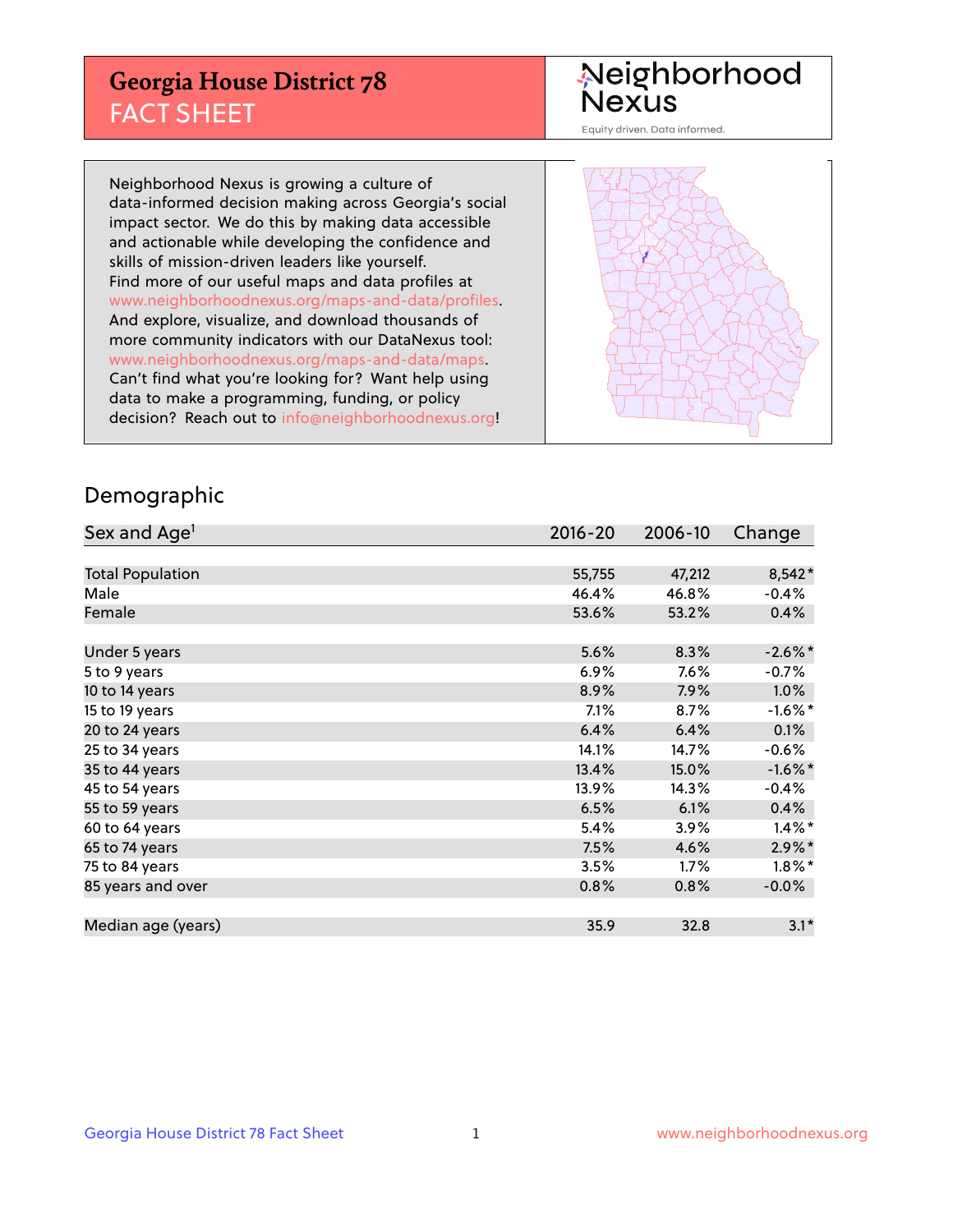## Demographic, continued...

| Race <sup>2</sup>                                            | $2016 - 20$ | 2006-10 | Change     |
|--------------------------------------------------------------|-------------|---------|------------|
| <b>Total population</b>                                      | 55,755      | 47,212  | $8,542*$   |
| One race                                                     | 96.0%       | 97.8%   | $-1.8%$    |
| White                                                        | 19.2%       | 27.1%   | $-7.9%$ *  |
| <b>Black or African American</b>                             | 69.6%       | 62.9%   | $6.7\%$ *  |
| American Indian and Alaska Native                            | 0.1%        | 0.0%    | 0.1%       |
| Asian                                                        | 5.6%        | 4.4%    | 1.2%       |
| Native Hawaiian and Other Pacific Islander                   | 0.0%        | 0.0%    | 0.0%       |
| Some other race                                              | 1.5%        | 3.3%    | $-1.8%$ *  |
| Two or more races                                            | 4.0%        | 2.2%    | $1.8\%$ *  |
|                                                              |             |         |            |
| Race alone or in combination with other race(s) <sup>3</sup> | $2016 - 20$ | 2006-10 | Change     |
| <b>Total population</b>                                      | 55,755      | 47,212  | $8,542*$   |
| White                                                        | 21.9%       | 29.1%   | $-7.2\%$ * |
| <b>Black or African American</b>                             | 73.0%       | 64.6%   | $8.5\%$ *  |
| American Indian and Alaska Native                            | 0.5%        | 0.7%    | $-0.2%$    |
| Asian                                                        | 6.1%        | 4.6%    | 1.4%       |
| Native Hawaiian and Other Pacific Islander                   | 0.2%        | 0.0%    | 0.2%       |
|                                                              | 2.4%        |         | $-1.1%$    |
| Some other race                                              |             | 3.5%    |            |
| Hispanic or Latino and Race <sup>4</sup>                     | $2016 - 20$ | 2006-10 | Change     |
| Total population                                             | 55,755      | 47,212  | $8,542*$   |
| Hispanic or Latino (of any race)                             | 8.8%        | 7.8%    | 1.0%       |
| Not Hispanic or Latino                                       | 91.2%       | 92.2%   | $-1.0%$    |
| White alone                                                  | 14.1%       | 23.8%   | $-9.7%$ *  |
| Black or African American alone                              | 68.7%       | 62.0%   | $6.7\%$ *  |
| American Indian and Alaska Native alone                      | 0.1%        | 0.0%    | 0.1%       |
| Asian alone                                                  | 5.5%        | 4.4%    | 1.1%       |
| Native Hawaiian and Other Pacific Islander alone             | 0.0%        | 0.0%    | 0.0%       |
| Some other race alone                                        | 0.0%        | 0.1%    | $-0.1%$    |
| Two or more races                                            | 2.7%        | 1.9%    | 0.9%       |
|                                                              |             |         |            |
| U.S. Citizenship Status <sup>5</sup>                         | $2016 - 20$ | 2006-10 | Change     |
| Foreign-born population                                      | 6,171       | 5,325   | 846        |
| Naturalized U.S. citizen                                     | 53.4%       | 47.0%   | $6.4\%$ *  |
| Not a U.S. citizen                                           | 46.6%       | 53.0%   | $-6.4%$    |
|                                                              |             |         |            |
| Citizen, Voting Age Population <sup>6</sup>                  | 2016-20     | 2006-10 | Change     |
| Citizen, 18 and over population                              | 38,788      | 30,899  | 7,889*     |
| Male                                                         | 46.0%       | 44.5%   | 1.5%       |
| Female                                                       | 54.0%       | 55.5%   | $-1.5%$    |
|                                                              |             |         |            |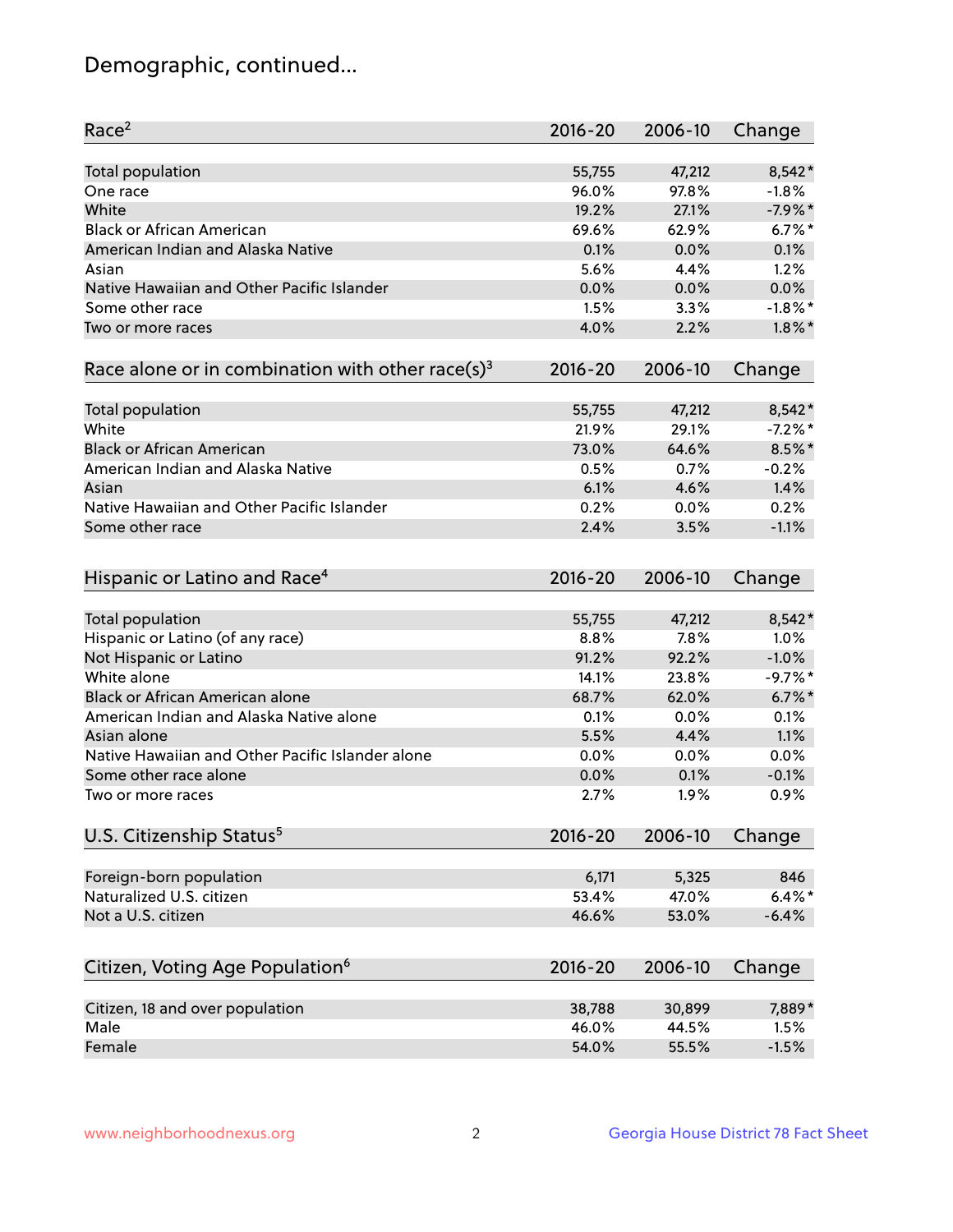#### Economic

| Income <sup>7</sup>                                 | $2016 - 20$ | 2006-10 | Change     |
|-----------------------------------------------------|-------------|---------|------------|
|                                                     |             |         |            |
| All households                                      | 18,669      | 16,004  | 2,665*     |
| Less than \$10,000                                  | 4.5%        | 3.9%    | 0.6%       |
| \$10,000 to \$14,999                                | 2.1%        | 3.6%    | $-1.5%$    |
| \$15,000 to \$24,999                                | 8.2%        | 9.2%    | $-1.0%$    |
| \$25,000 to \$34,999                                | 7.7%        | 11.9%   | $-4.2\%$ * |
| \$35,000 to \$49,999                                | 11.1%       | 15.2%   | $-4.0\%$ * |
| \$50,000 to \$74,999                                | 25.0%       | 22.8%   | 2.2%       |
| \$75,000 to \$99,999                                | 12.8%       | 13.5%   | $-0.8%$    |
| \$100,000 to \$149,999                              | 19.2%       | 13.7%   | 5.5%*      |
| \$150,000 to \$199,999                              | 6.4%        | 3.5%    | $2.9\%*$   |
| \$200,000 or more                                   | 3.0%        | 2.7%    | 0.3%       |
| Median household income (dollars)                   | 67,689      | 56,866  | 10,823*    |
| Mean household income (dollars)                     | 82,230      | 68,640  | 13,590*    |
| With earnings                                       | 81.8%       | 90.5%   | $-8.7\%$ * |
| Mean earnings (dollars)                             | 77,753      | 64,563  | 13,190*    |
| <b>With Social Security</b>                         | 26.0%       | 18.2%   | $7.8\%$ *  |
| Mean Social Security income (dollars)               | 20,015      | 15,492  | 4,523*     |
| With retirement income                              | 26.4%       | 18.9%   | $7.5\%$ *  |
| Mean retirement income (dollars)                    | 36,520      | 22,528  | 13,992*    |
| With Supplemental Security Income                   | 6.6%        | $3.0\%$ | $3.7\%$ *  |
| Mean Supplemental Security Income (dollars)         | 6,976       | 7,726   | $-751$     |
| With cash public assistance income                  | 1.3%        | 1.1%    | 0.2%       |
| Mean cash public assistance income (dollars)        | 79          | 2,517   | $-2,438$   |
| With Food Stamp/SNAP benefits in the past 12 months | 13.2%       | 7.2%    | $6.0\%$ *  |
|                                                     |             |         |            |
| Families                                            | 14,424      | 11,505  | $2,919*$   |
| Less than \$10,000                                  | 3.1%        | 2.9%    | 0.2%       |
| \$10,000 to \$14,999                                | 1.3%        | 2.2%    | $-0.9%$    |
| \$15,000 to \$24,999                                | 8.4%        | 7.9%    | 0.5%       |
| \$25,000 to \$34,999                                | 8.3%        | 10.0%   | $-1.7%$    |
| \$35,000 to \$49,999                                | 9.6%        | 14.4%   | $-4.8\%$ * |
| \$50,000 to \$74,999                                | 22.9%       | 22.2%   | 0.7%       |
| \$75,000 to \$99,999                                | 14.0%       | 15.8%   | $-1.8%$    |
| \$100,000 to \$149,999                              | 21.1%       | 16.9%   | $4.3\%$ *  |
| \$150,000 to \$199,999                              | 7.5%        | 4.6%    | 2.9%       |
| \$200,000 or more                                   | 3.8%        | 3.2%    | 0.6%       |
| Median family income (dollars)                      | 71,978      | 64,195  | 7,783*     |
| Mean family income (dollars)                        | 89,125      | 75,744  | 13,381*    |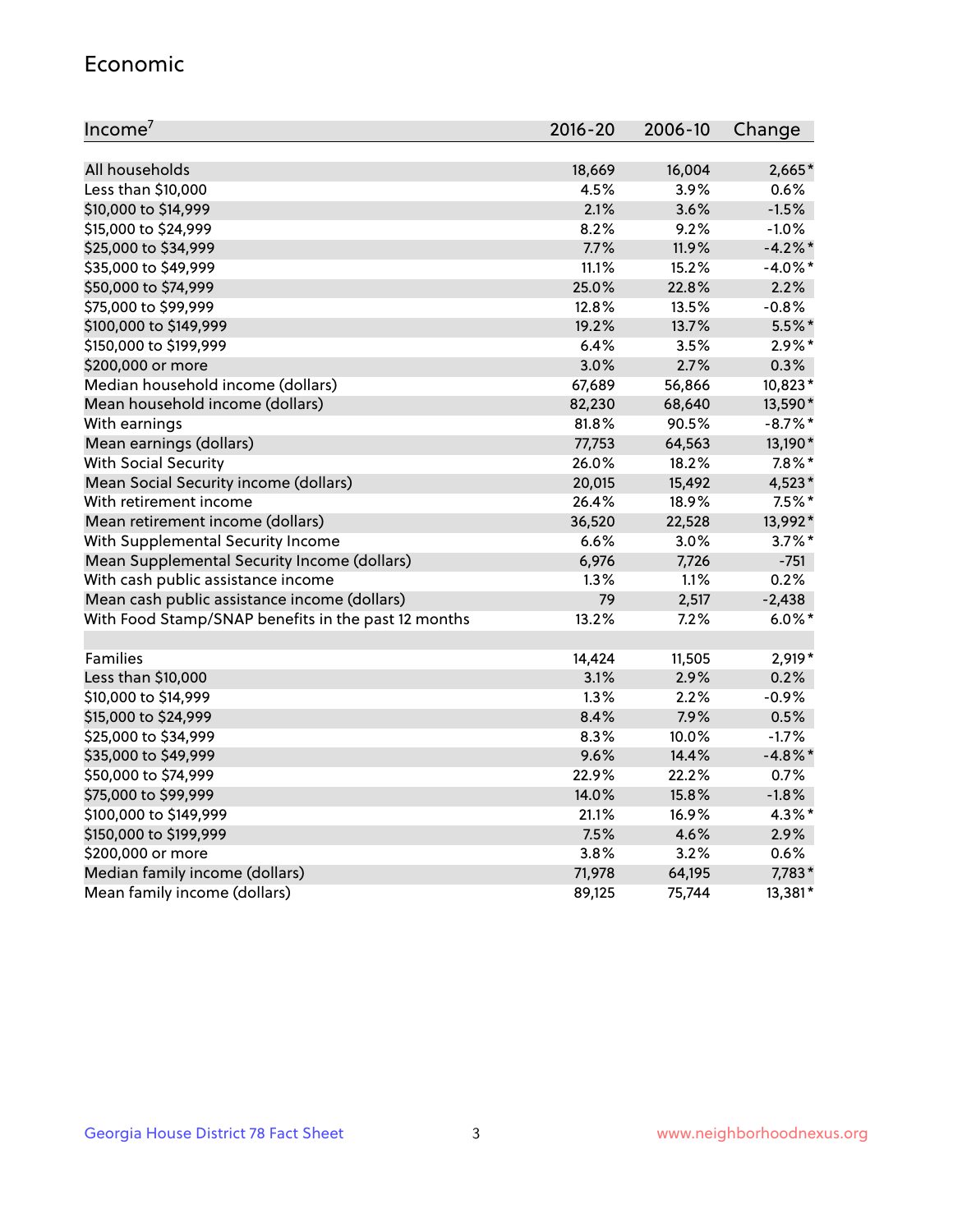## Economic, continued...

| Income, continued <sup>8</sup>                                        | $2016 - 20$ | 2006-10 | Change    |
|-----------------------------------------------------------------------|-------------|---------|-----------|
|                                                                       |             |         |           |
| Nonfamily households                                                  | 4,245       | 4,499   | $-254$    |
| Median nonfamily income (dollars)                                     | 45,791      | 38,735  | 7,055*    |
| Mean nonfamily income (dollars)                                       | 47,465      | 47,718  | $-253$    |
| Median earnings for workers (dollars)                                 | 34,107      | 31,836  | $2,271*$  |
| Median earnings for male full-time, year-round workers                | 45,355      | 45,841  | -486      |
| (dollars)                                                             |             |         |           |
| Median earnings for female full-time, year-round workers<br>(dollars) | 42,390      | 37,661  | 4,729*    |
| Per capita income (dollars)                                           | 28,462      | 24,524  | $3,938*$  |
|                                                                       |             |         |           |
| Families and People Below Poverty Level <sup>9</sup>                  | $2016 - 20$ | 2006-10 | Change    |
| <b>All families</b>                                                   |             |         | $2.7\%$ * |
|                                                                       | 9.7%        | 7.0%    |           |
| With related children under 18 years                                  | 18.1%       | 10.5%   | 7.6%      |
| With related children under 5 years only                              | 21.0%       | 7.0%    | 14.0%     |
| Married couple families                                               | 2.1%        | 3.2%    | $-1.0%$   |
| With related children under 18 years                                  | 2.9%        | 4.9%    | $-2.0%$   |
| With related children under 5 years only                              | 1.3%        | 6.4%    | $-5.1%$   |
| Families with female householder, no husband present                  | 22.2%       | 17.8%   | 4.4%      |
| With related children under 18 years                                  | 36.2%       | 19.6%   | 16.6%*    |
| With related children under 5 years only                              | 28.1%       | 10.0%   | 18.1%     |
| All people                                                            | 12.2%       | 8.3%    | $3.9\%$ * |
| Under 18 years                                                        | 23.1%       | 12.4%   | 10.7%*    |
| Related children under 18 years                                       | 23.1%       | 12.4%   | 10.7%*    |
| Related children under 5 years                                        | 19.2%       | 12.9%   | 6.3%      |
| Related children 5 to 17 years                                        | 24.2%       | 12.2%   | 11.9%     |
| 18 years and over                                                     | 8.5%        | 6.5%    | 1.9%      |
| 18 to 64 years                                                        | 8.5%        | 6.8%    | 1.6%      |
| 65 years and over                                                     | 8.5%        | 4.1%    | 4.4%      |
| People in families                                                    | 11.6%       | 7.6%    | 3.9%*     |
| Unrelated individuals 15 years and over                               | 17.1%       | 12.7%   | 4.4%      |
|                                                                       |             |         |           |
| Non-Hispanic white people                                             | 7.3%        | 3.8%    | $3.5%$ *  |
| Black or African-American people                                      | 14.5%       | 9.3%    | $5.2\%$ * |
| Asian people                                                          | 2.1%        | 19.6%   | $-17.4%$  |
| Hispanic or Latino people                                             | 6.3%        | 6.8%    | $-0.5%$   |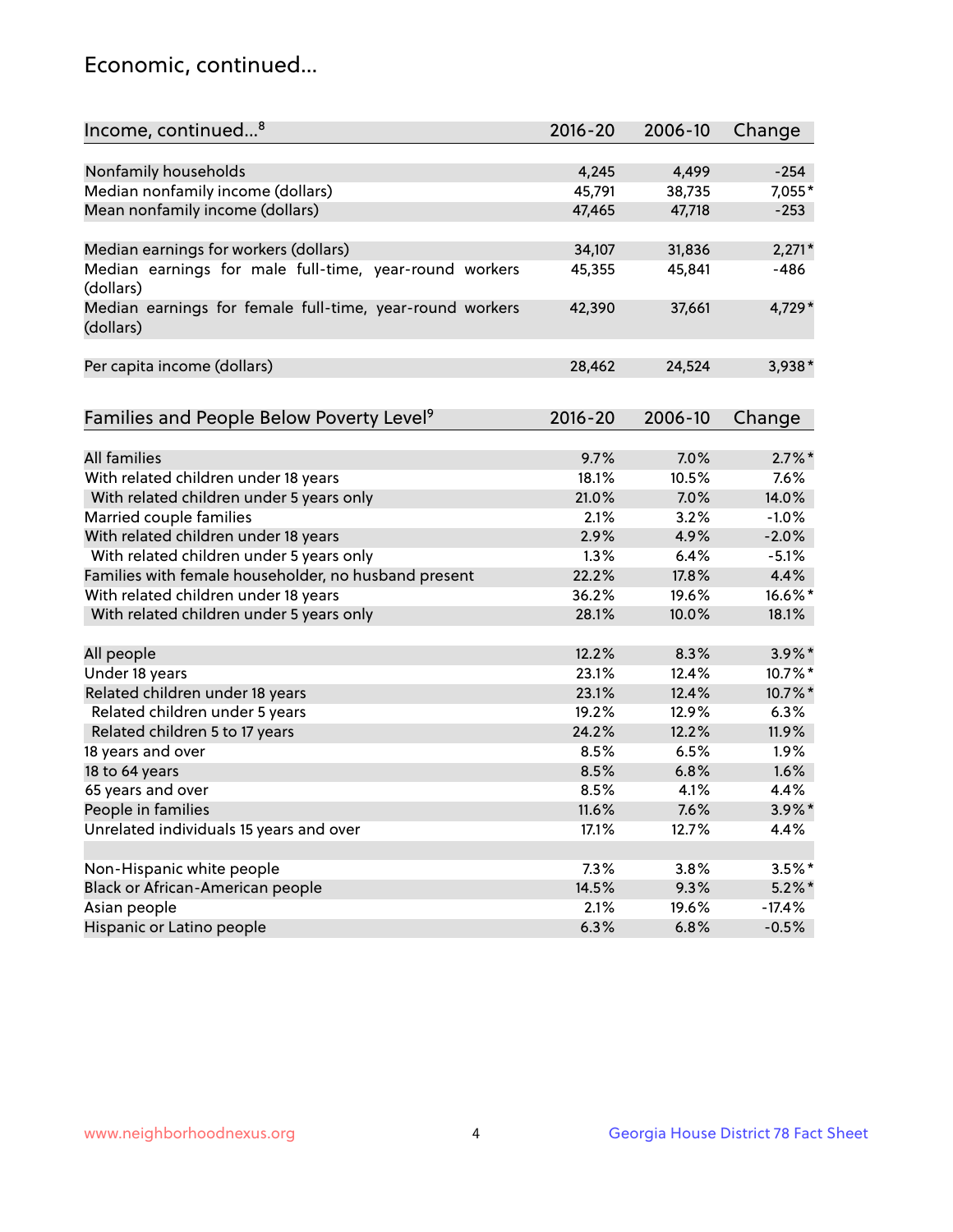## Employment

| Employment Status <sup>10</sup>                                             | $2016 - 20$ | 2006-10 | Change     |
|-----------------------------------------------------------------------------|-------------|---------|------------|
|                                                                             |             |         |            |
| Population 16 years and over                                                | 42,978      | 34,972  | 8,005*     |
| In labor force                                                              | 67.1%       | 73.3%   | $-6.2\%$ * |
| Civilian labor force                                                        | 67.0%       | 72.9%   | $-5.9\%$ * |
| Employed                                                                    | 62.7%       | 66.1%   | $-3.5%$    |
| Unemployed                                                                  | 4.3%        | 6.7%    | $-2.4%$    |
| <b>Armed Forces</b>                                                         | 0.1%        | 0.5%    | $-0.3%$    |
| Not in labor force                                                          | 32.9%       | 26.7%   | $6.2\%$ *  |
| Civilian labor force                                                        | 28,782      | 25,482  | $3,300*$   |
|                                                                             |             |         |            |
| <b>Unemployment Rate</b>                                                    | 6.4%        | 9.2%    | $-2.8%$    |
| Females 16 years and over                                                   | 23,198      | 19,011  | $4,187*$   |
| In labor force                                                              | 64.7%       | 70.0%   | $-5.3%$    |
| Civilian labor force                                                        | 64.6%       | 69.8%   | $-5.2%$    |
| Employed                                                                    | 60.9%       | 63.7%   | $-2.8%$    |
|                                                                             |             |         |            |
| Own children of the householder under 6 years                               | 3,698       | 4,281   | $-583$     |
| All parents in family in labor force                                        | 67.4%       | 78.7%   | $-11.3%$   |
| Own children of the householder 6 to 17 years                               | 9,855       | 8,841   | 1,014      |
| All parents in family in labor force                                        | 83.7%       | 80.2%   | 3.4%       |
|                                                                             |             |         |            |
| Industry <sup>11</sup>                                                      | $2016 - 20$ | 2006-10 | Change     |
|                                                                             |             |         |            |
| Civilian employed population 16 years and over                              | 26,936      | 23,126  | 3,810*     |
| Agriculture, forestry, fishing and hunting, and mining                      | 0.2%        | 0.1%    | 0.1%       |
| Construction                                                                | 3.8%        | 4.2%    | $-0.4%$    |
| Manufacturing                                                               | 7.5%        | 7.0%    | 0.6%       |
| Wholesale trade                                                             | 1.5%        | 3.1%    | $-1.6%$    |
| Retail trade                                                                | 8.6%        | 12.1%   | $-3.4\%$ * |
| Transportation and warehousing, and utilities                               | 14.9%       | 15.9%   | $-0.9%$    |
| Information                                                                 | 2.9%        | 2.6%    | 0.3%       |
| Finance and insurance, and real estate and rental and leasing               | 5.2%        | 6.8%    | $-1.5%$    |
| Professional, scientific, and management, and administrative                | 11.8%       | 9.0%    | $2.8\%$ *  |
| and waste management services                                               |             |         |            |
| Educational services, and health care and social assistance                 | 25.7%       | 19.7%   | $6.0\%$ *  |
| Arts, entertainment, and recreation, and accommodation and<br>food services | 7.6%        | 7.7%    | $-0.1%$    |
| Other services, except public administration                                | 4.3%        | 4.4%    | $-0.1%$    |
| Public administration                                                       | 5.8%        | 7.5%    | $-1.7%$    |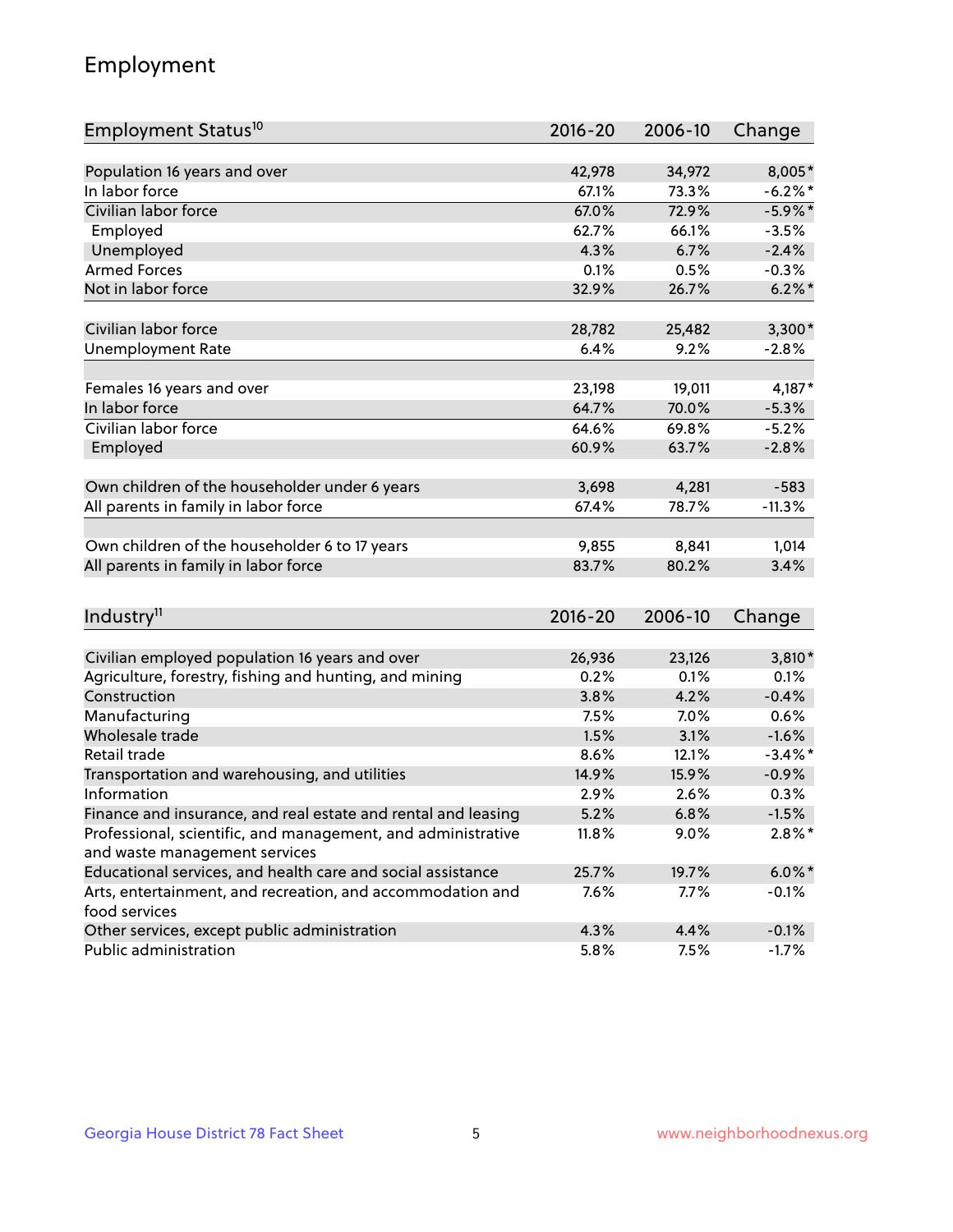## Employment, continued...

| Occupation <sup>12</sup>                                                    | $2016 - 20$ | 2006-10 | Change     |
|-----------------------------------------------------------------------------|-------------|---------|------------|
| Civilian employed population 16 years and over                              | 26,936      | 23,126  | 3,810*     |
| Management, business, science, and arts occupations                         | 33.0%       | 32.0%   | $1.0\%$    |
| Service occupations                                                         | 15.8%       | 15.7%   | 0.1%       |
| Sales and office occupations                                                | 20.4%       | 29.3%   | $-8.9\%$ * |
|                                                                             |             |         | $-0.0%$    |
| Natural<br>and<br>resources,<br>construction,<br>maintenance<br>occupations | 7.6%        | 7.6%    |            |
| Production, transportation, and material moving occupations                 | 23.3%       | 15.4%   | $7.9\%$ *  |
| Class of Worker <sup>13</sup>                                               | $2016 - 20$ | 2006-10 | Change     |
|                                                                             |             |         |            |
| Civilian employed population 16 years and over                              | 26,936      | 23,126  | 3,810*     |
| Private wage and salary workers                                             | 79.8%       | 75.7%   | 4.1%       |
| Government workers                                                          | 15.7%       | 20.2%   | $-4.4%$ *  |
| Self-employed in own not incorporated business workers                      | 4.3%        | 3.9%    | 0.4%       |
| Unpaid family workers                                                       | 0.2%        | 0.3%    | $-0.1%$    |
| Job Flows <sup>14</sup>                                                     | 2019        | 2010    | Change     |
|                                                                             |             |         |            |
| Total Jobs in district                                                      | 6,460       | 4,729   | 1,731      |
| Held by residents of district                                               | 8.9%        | 8.9%    | $-0.0%$    |
| Held by non-residents of district                                           | 91.1%       | 91.1%   | 0.0%       |
| Jobs by Industry Sector <sup>15</sup>                                       | 2019        | 2010    | Change     |
|                                                                             |             |         |            |
| Total Jobs in district                                                      | 6,460       | 4,729   | 1,731      |
| Goods Producing sectors                                                     | 6.4%        | 7.3%    | $-0.8%$    |
| Trade, Transportation, and Utilities sectors                                | 35.1%       | 31.5%   | 3.7%       |
| All Other Services sectors                                                  | 58.4%       | 61.3%   | $-2.8%$    |
| Total Jobs in district held by district residents                           | 572         | 420     | 152        |
| <b>Goods Producing sectors</b>                                              | 6.1%        | 8.8%    | $-2.7%$    |
| Trade, Transportation, and Utilities sectors                                | 21.2%       | 16.4%   | 4.7%       |
| All Other Services sectors                                                  | 72.7%       | 74.8%   | $-2.0%$    |
|                                                                             |             |         |            |
| Jobs by Earnings <sup>16</sup>                                              | 2019        | 2010    | Change     |
|                                                                             |             |         |            |
| Total Jobs in district                                                      | 6,460       | 4,729   | 1,731      |
| Jobs with earnings \$1250/month or less                                     | 31.6%       | 33.8%   | $-2.2%$    |
| Jobs with earnings \$1251/month to \$3333/month                             | 39.4%       | 37.2%   | 2.2%       |
| Jobs with earnings greater than \$3333/month                                | 29.0%       | 29.0%   | 0.1%       |
| Total Jobs in district held by district residents                           | 572         | 420     | 152        |
| Jobs with earnings \$1250/month or less                                     | 36.4%       | 36.0%   | 0.4%       |
| Jobs with earnings \$1251/month to \$3333/month                             | 43.4%       | 34.5%   | 8.8%       |
| Jobs with earnings greater than \$3333/month                                | 20.3%       | 29.5%   | $-9.2%$    |
|                                                                             |             |         |            |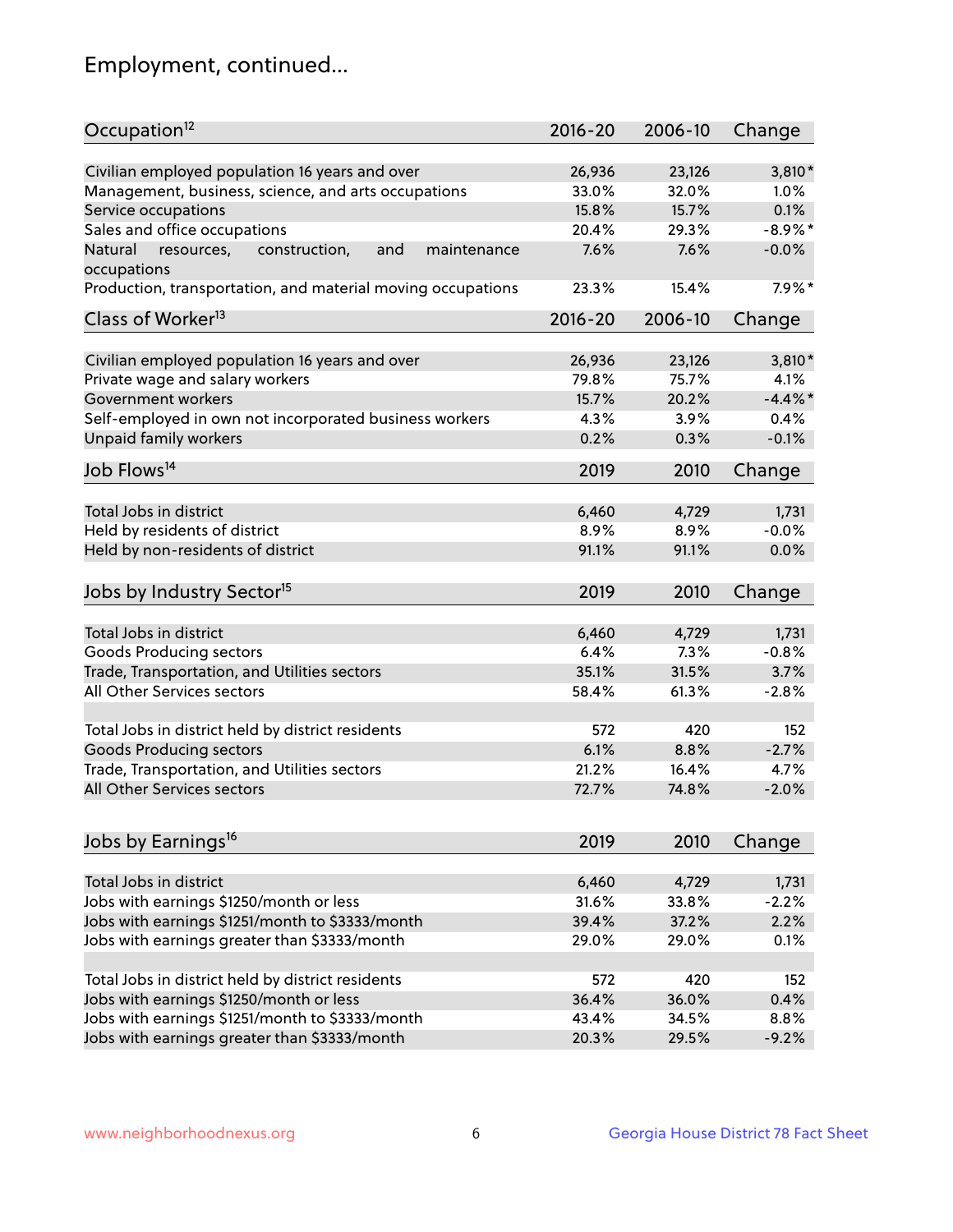## Employment, continued...

| 2019  | 2010  | Change  |
|-------|-------|---------|
|       |       |         |
| 6,460 | 4,729 | 1,731   |
| 27.8% | 24.8% | 3.0%    |
| 49.7% | 57.2% | $-7.5%$ |
| 22.4% | 18.0% | 4.4%    |
|       |       |         |
| 572   | 420   | 152     |
| 26.0% | 20.2% | 5.8%    |
| 46.3% | 56.2% | $-9.9%$ |
| 27.6% | 23.6% | 4.1%    |
|       |       |         |

#### Education

| School Enrollment <sup>18</sup>                | $2016 - 20$ | 2006-10 | Change    |
|------------------------------------------------|-------------|---------|-----------|
|                                                |             |         |           |
| Population 3 years and over enrolled in school | 16,153      | 15,008  | 1,145     |
| Nursery school, preschool                      | 4.4%        | $7.9\%$ | $-3.5%$ * |
| Kindergarten                                   | 4.4%        | 4.1%    | 0.4%      |
| Elementary school (grades 1-8)                 | 43.5%       | 40.0%   | 3.5%      |
| High school (grades 9-12)                      | 22.9%       | 24.6%   | $-1.6%$   |
| College or graduate school                     | 24.7%       | 23.5%   | 1.2%      |
| Educational Attainment <sup>19</sup>           | $2016 - 20$ | 2006-10 | Change    |
|                                                |             |         |           |
| Population 25 years and over                   | 36,274      | 28,920  | 7,354*    |
| Less than 9th grade                            | 2.8%        | 3.8%    | $-0.9%$   |
| 9th to 12th grade, no diploma                  | 6.6%        | 6.8%    | $-0.2%$   |
| High school graduate (includes equivalency)    | 27.6%       | 27.6%   | $-0.0%$   |
| Some college, no degree                        | 25.0%       | 26.3%   | $-1.3%$   |
| Associate's degree                             | 10.5%       | 8.3%    | $2.2\%$ * |
| Bachelor's degree                              | 17.7%       | 18.5%   | $-0.8%$   |
| Graduate or professional degree                | 9.7%        | 8.6%    | 1.1%      |
|                                                |             |         |           |
| Percent high school graduate or higher         | 90.6%       | 89.5%   | 1.1%      |
| Percent bachelor's degree or higher            | 27.4%       | 27.2%   | 0.3%      |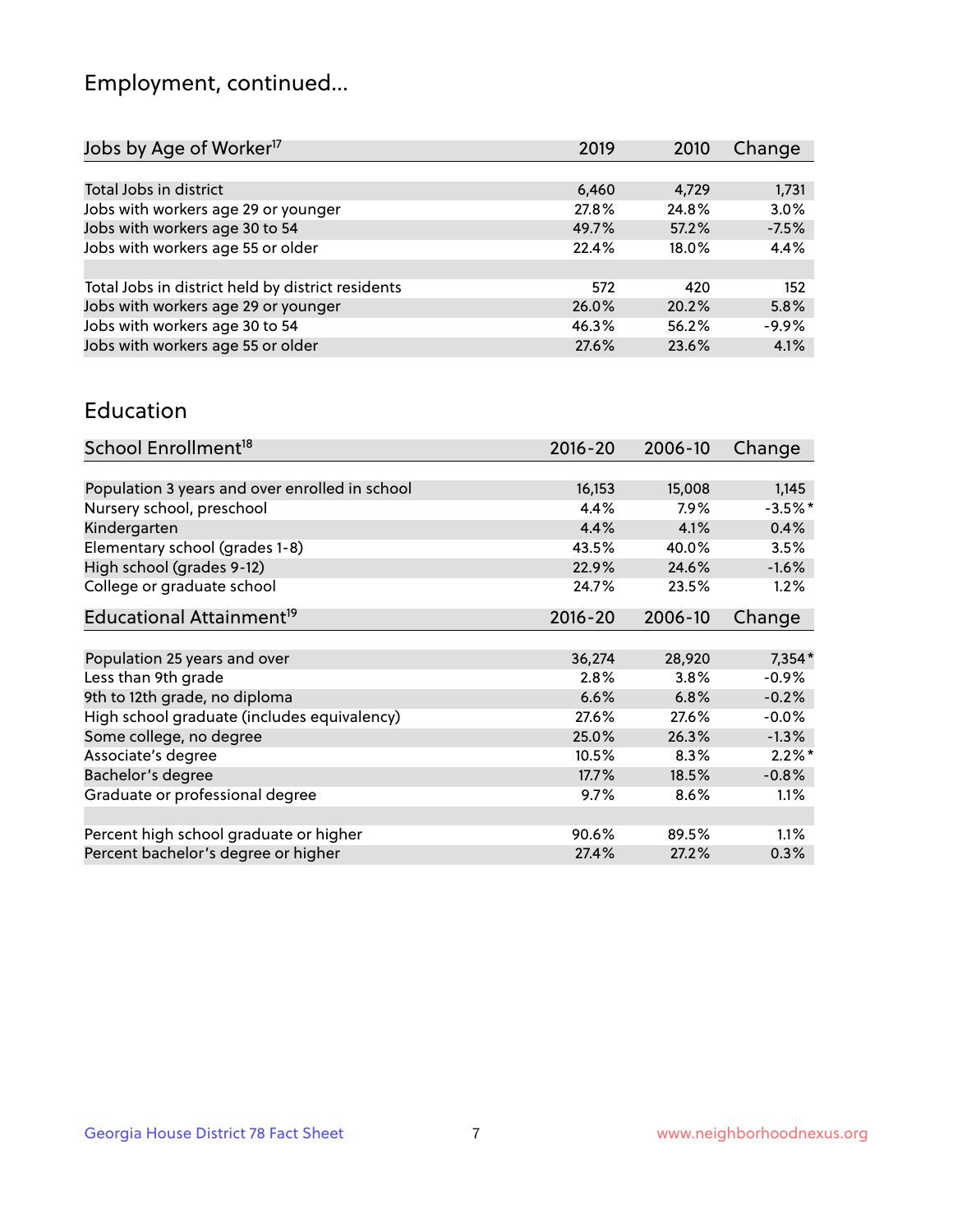## Housing

| Households by Type <sup>20</sup>                     | 2016-20 | 2006-10 | Change     |
|------------------------------------------------------|---------|---------|------------|
|                                                      |         |         |            |
| <b>Total households</b>                              | 18,669  | 16,004  | $2,665*$   |
| Family households (families)                         | 77.3%   | 71.9%   | $5.4\%$ *  |
| With own children under 18 years                     | 29.5%   | 36.8%   | $-7.3\%$ * |
| Married-couple family                                | 45.5%   | 49.3%   | $-3.8\%$ * |
| With own children of the householder under 18 years  | 15.5%   | 22.6%   | $-7.1\%$ * |
| Male householder, no wife present, family            | 7.4%    | 4.1%    | $3.3\%$ *  |
| With own children of the householder under 18 years  | 2.5%    | 1.8%    | 0.6%       |
| Female householder, no husband present, family       | 24.3%   | 18.5%   | $5.8\%$ *  |
| With own children of the householder under 18 years  | 11.6%   | 12.4%   | $-0.8%$    |
| Nonfamily households                                 | 22.7%   | 28.1%   | $-5.4\%$ * |
| Householder living alone                             | 20.5%   | 23.5%   | $-3.0%$    |
| 65 years and over                                    | 5.1%    | 4.2%    | 0.9%       |
|                                                      |         |         |            |
| Households with one or more people under 18 years    | 34.3%   | 42.7%   | $-8.4\%$ * |
| Households with one or more people 65 years and over | 25.0%   | 14.4%   | 10.6%*     |
|                                                      |         |         |            |
| Average household size                               | 2.96    | 2.94    | 0.02       |
| Average family size                                  | 3.36    | 3.55    | $-0.19$    |
| Housing Occupancy <sup>21</sup>                      | 2016-20 | 2006-10 | Change     |
|                                                      |         |         |            |
| Total housing units                                  | 19,937  | 18,960  | $977*$     |
| Occupied housing units                               | 93.6%   | 84.4%   | $9.2\%$ *  |
| Vacant housing units                                 | 6.4%    | 15.6%   | $-9.2%$ *  |
|                                                      |         |         |            |
| Homeowner vacancy rate                               | 1.1     | 6.6     | $-5.5*$    |
| Rental vacancy rate                                  | 7.8     | 13.7    | $-6.0$     |
|                                                      |         |         |            |
| Units in Structure <sup>22</sup>                     | 2016-20 | 2006-10 | Change     |
| Total housing units                                  | 19,937  | 18,960  | $977*$     |
| 1-unit, detached                                     | 76.4%   | 75.5%   | 0.9%       |
| 1-unit, attached                                     | 1.6%    | 2.8%    | $-1.1%$    |
| 2 units                                              | 0.3%    | 0.2%    | 0.1%       |
| 3 or 4 units                                         | 1.7%    | 1.2%    | 0.5%       |
| 5 to 9 units                                         | 3.2%    | 3.9%    | $-0.8%$    |
| 10 to 19 units                                       | 8.1%    | 5.9%    | 2.3%       |
| 20 or more units                                     | 6.1%    | 7.3%    | $-1.1%$    |
| Mobile home                                          | 2.5%    | 3.3%    | $-0.8%$    |
| Boat, RV, van, etc.                                  | 0.1%    | 0.0%    | 0.1%       |
|                                                      |         |         |            |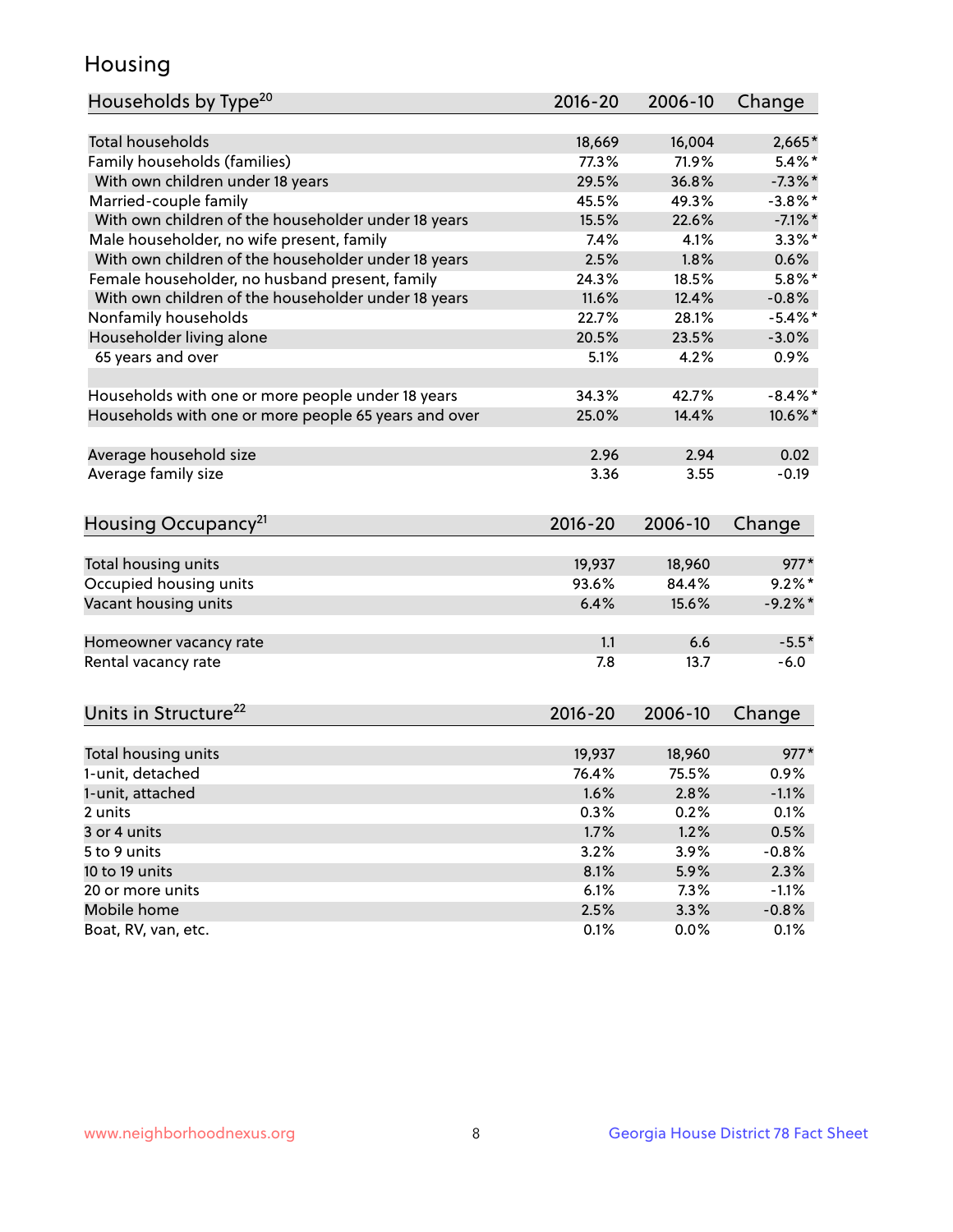## Housing, Continued...

| Year Structure Built <sup>23</sup>             | 2016-20     | 2006-10 | Change      |
|------------------------------------------------|-------------|---------|-------------|
| Total housing units                            | 19,937      | 18,960  | $977*$      |
| Built 2014 or later                            | 3.6%        | (X)     | (X)         |
| Built 2010 to 2013                             | 1.4%        | (X)     | (X)         |
| Built 2000 to 2009                             | 35.9%       | 36.3%   | $-0.4%$     |
| Built 1990 to 1999                             | 26.8%       | 28.5%   | $-1.7%$     |
| Built 1980 to 1989                             | 18.1%       | 17.4%   | 0.7%        |
| Built 1970 to 1979                             | 10.0%       | 12.0%   | $-2.0%$     |
| Built 1960 to 1969                             | 2.7%        | 4.4%    | $-1.8%$     |
| Built 1950 to 1959                             | 1.0%        | 1.3%    | $-0.3%$     |
| Built 1940 to 1949                             | 0.0%        | 0.1%    | $-0.0%$     |
|                                                |             |         |             |
| Built 1939 or earlier                          | 0.6%        | 0.1%    | 0.5%        |
| Housing Tenure <sup>24</sup>                   | $2016 - 20$ | 2006-10 | Change      |
| Occupied housing units                         | 18,669      | 16,004  | $2,665*$    |
| Owner-occupied                                 | 64.9%       | 72.2%   | $-7.3\%$ *  |
| Renter-occupied                                | 35.1%       | 27.8%   | $7.3\%$ *   |
|                                                |             |         |             |
| Average household size of owner-occupied unit  | 2.95        | 3.03    | $-0.08$     |
| Average household size of renter-occupied unit | 2.98        | 2.70    | $0.28*$     |
| Residence 1 Year Ago <sup>25</sup>             | $2016 - 20$ | 2006-10 | Change      |
| Population 1 year and over                     | 54,987      | 46,645  | 8,342*      |
| Same house                                     | 83.7%       | 79.9%   | $3.8\%$ *   |
| Different house in the U.S.                    | 15.9%       | 19.5%   | $-3.7%$     |
| Same county                                    | 7.4%        | 9.4%    | $-2.0%$     |
| Different county                               | 8.5%        | 10.1%   | $-1.7%$     |
| Same state                                     | 6.3%        | 6.4%    | $-0.0%$     |
| Different state                                | 2.2%        | 3.8%    | $-1.6\%$ *  |
| Abroad                                         | 0.4%        | 0.6%    | $-0.1%$     |
| Value of Housing Unit <sup>26</sup>            | $2016 - 20$ | 2006-10 | Change      |
|                                                |             |         |             |
| Owner-occupied units                           | 12,119      | 11,552  | 567         |
| Less than \$50,000                             | 4.6%        | 5.4%    | $-0.8%$     |
| \$50,000 to \$99,999                           | 11.5%       | 9.0%    | 2.5%        |
| \$100,000 to \$149,999                         | 27.5%       | 31.1%   | $-3.6%$     |
| \$150,000 to \$199,999                         | 26.4%       | 30.2%   | $-3.7%$     |
| \$200,000 to \$299,999                         | 19.6%       | 17.9%   | 1.7%        |
| \$300,000 to \$499,999                         | 7.8%        | 3.8%    | 4.0%        |
| \$500,000 to \$999,999                         | 1.8%        | 1.3%    | 0.5%        |
| \$1,000,000 or more                            | 0.8%        | 1.3%    | $-0.6%$     |
| Median (dollars)                               | 160,332     | 156,572 | 3,760*      |
| Mortgage Status <sup>27</sup>                  | $2016 - 20$ | 2006-10 | Change      |
| Owner-occupied units                           | 12,119      | 11,552  | 567         |
| Housing units with a mortgage                  | 73.0%       | 83.2%   | $-10.3\%$ * |
| Housing units without a mortgage               | 27.0%       | 16.8%   | 10.3%*      |
|                                                |             |         |             |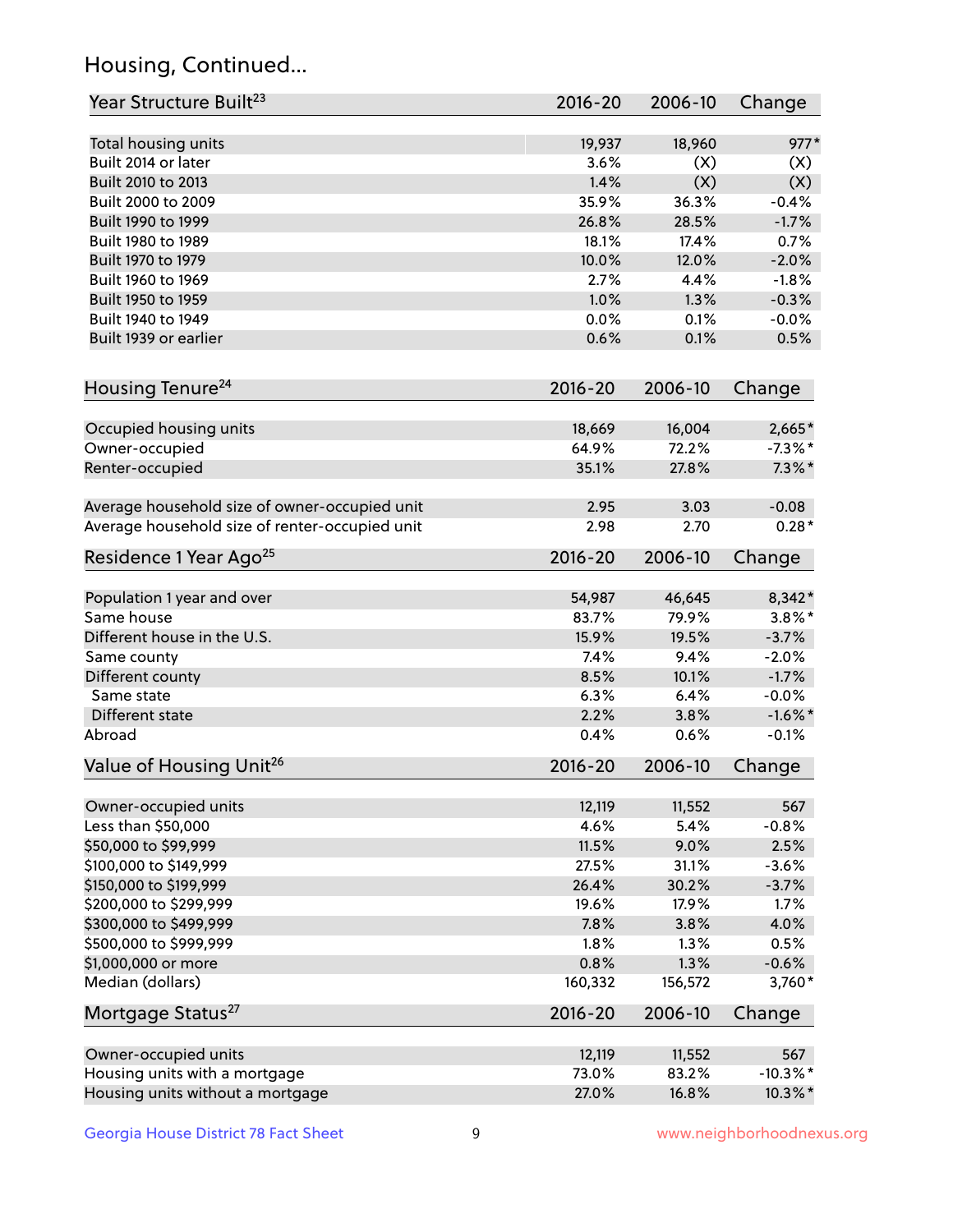## Housing, Continued...

| Selected Monthly Owner Costs <sup>28</sup>                                            | 2016-20     | 2006-10 | Change      |
|---------------------------------------------------------------------------------------|-------------|---------|-------------|
| Housing units with a mortgage                                                         | 8,843       | 9,616   | $-773*$     |
| Less than \$300                                                                       | 0.7%        | 0.0%    | 0.7%        |
| \$300 to \$499                                                                        | 0.4%        | 0.5%    | $-0.1%$     |
| \$500 to \$999                                                                        | 19.5%       | 11.9%   | 7.6%        |
| \$1,000 to \$1,499                                                                    | 43.1%       | 38.7%   | 4.4%        |
| \$1,500 to \$1,999                                                                    | 22.0%       | 31.8%   | $-9.8%$ *   |
| \$2,000 to \$2,999                                                                    | 11.9%       | 14.5%   | $-2.7%$     |
| \$3,000 or more                                                                       | 2.5%        | 2.7%    | $-0.2%$     |
| Median (dollars)                                                                      | 1,334       | 1,489   | $-155*$     |
| Housing units without a mortgage                                                      | 3,276       | 1,936   | $1,340*$    |
| Less than \$150                                                                       | 0.5%        | 2.4%    | $-1.9%$     |
| \$150 to \$249                                                                        | 5.0%        | 10.5%   | $-5.6%$     |
| \$250 to \$349                                                                        | 14.5%       | 19.3%   | $-4.8%$     |
| \$350 to \$499                                                                        | 22.0%       | 28.4%   | $-6.4%$     |
| \$500 to \$699                                                                        | 37.6%       | 25.2%   | 12.4%       |
| \$700 or more                                                                         | 20.5%       | 14.2%   | 6.3%        |
| Median (dollars)                                                                      | 547         | 442     | $105*$      |
| Selected Monthly Owner Costs as a Percentage of<br>Household Income <sup>29</sup>     | $2016 - 20$ | 2006-10 | Change      |
| Housing units with a mortgage (excluding units where<br>SMOCAPI cannot be computed)   | 8,805       | 9,578   | $-773$      |
| Less than 20.0 percent                                                                | 49.1%       | 27.2%   | 21.8%*      |
| 20.0 to 24.9 percent                                                                  | 15.4%       | 16.9%   | $-1.5%$     |
| 25.0 to 29.9 percent                                                                  | 9.7%        | 13.8%   | $-4.1\%$ *  |
| 30.0 to 34.9 percent                                                                  | 4.2%        | 8.9%    | $-4.7\%$ *  |
| 35.0 percent or more                                                                  | 21.6%       | 33.1%   | $-11.4\%$ * |
| Not computed                                                                          | 38          | 38      | -0          |
| Housing unit without a mortgage (excluding units where<br>SMOCAPI cannot be computed) | 3,271       | 1,926   | $1,345*$    |
| Less than 10.0 percent                                                                | 64.1%       | 42.5%   | 21.7%       |
| 10.0 to 14.9 percent                                                                  | 17.8%       | 23.6%   | $-5.8%$     |
| 15.0 to 19.9 percent                                                                  | 5.6%        | 12.0%   | $-6.4%$     |
| 20.0 to 24.9 percent                                                                  | 2.9%        | 4.6%    | $-1.7%$     |
| 25.0 to 29.9 percent                                                                  | 2.2%        | 4.4%    | $-2.2%$     |
| 30.0 to 34.9 percent                                                                  | 2.3%        | 3.4%    | $-1.1%$     |
| 35.0 percent or more                                                                  | 5.1%        | 9.7%    | $-4.6%$     |
| Not computed                                                                          | 5           | $10$    | $-5$        |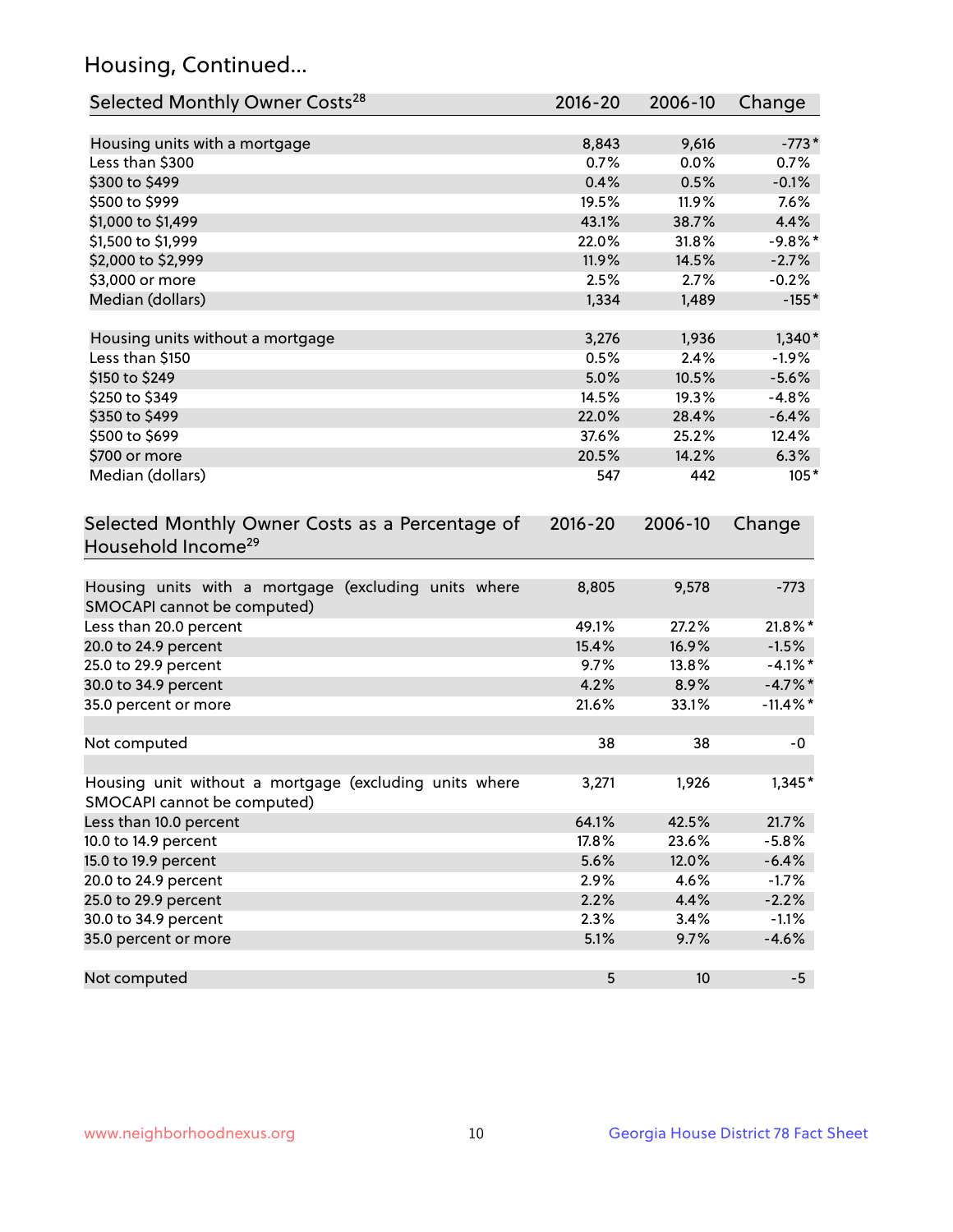## Housing, Continued...

| Gross Rent <sup>30</sup>   | 2016-20 | 2006-10 | Change    |
|----------------------------|---------|---------|-----------|
|                            |         |         |           |
| Occupied units paying rent | 6,361   | 4,364   | 1,997*    |
| Less than \$200            | 1.0%    | 0.7%    | 0.3%      |
| \$200 to \$499             | 3.1%    | 2.5%    | 0.6%      |
| \$500 to \$749             | 3.4%    | 12.3%   | $-8.9\%$  |
| \$750 to \$999             | 20.5%   | 38.2%   | $-17.7%$  |
| \$1,000 to \$1,499         | 51.4%   | 36.3%   | 15.1%*    |
| \$1,500 to \$1,999         | 18.9%   | 9.8%    | $9.2\%$ * |
| \$2,000 or more            | 1.7%    | 0.3%    | 1.4%      |
| Median (dollars)           | 1,199   | 1,181   | 17        |
|                            |         |         |           |
| No rent paid               | 188     | 87      | 101       |

| Gross Rent as a Percentage of Household Income <sup>31</sup>                   | $2016 - 20$ | 2006-10 | Change   |
|--------------------------------------------------------------------------------|-------------|---------|----------|
|                                                                                |             |         |          |
| Occupied units paying rent (excluding units where GRAPI<br>cannot be computed) | 6,221       | 4,284   | $1,937*$ |
| Less than 15.0 percent                                                         | 10.6%       | 13.4%   | $-2.7%$  |
| 15.0 to 19.9 percent                                                           | 10.7%       | 12.1%   | $-1.4%$  |
| 20.0 to 24.9 percent                                                           | 16.5%       | 10.6%   | 5.9%     |
| 25.0 to 29.9 percent                                                           | 13.6%       | 14.7%   | $-1.1%$  |
| 30.0 to 34.9 percent                                                           | $6.9\%$     | 8.5%    | $-1.6%$  |
| 35.0 percent or more                                                           | 41.6%       | 40.8%   | 0.9%     |
|                                                                                |             |         |          |
| Not computed                                                                   | 329         | 168     | 161      |

## Transportation

| Commuting to Work <sup>32</sup>           | 2016-20 | 2006-10 | Change    |
|-------------------------------------------|---------|---------|-----------|
|                                           |         |         |           |
| Workers 16 years and over                 | 26,136  | 22,422  | $3,714*$  |
| Car, truck, or van - drove alone          | 81.8%   | 82.8%   | $-1.0%$   |
| Car, truck, or van - carpooled            | 9.7%    | 10.2%   | $-0.5%$   |
| Public transportation (excluding taxicab) | 0.6%    | $1.9\%$ | $-1.3%$   |
| Walked                                    | 0.5%    | 1.4%    | $-0.9%$   |
| Other means                               | 1.1%    | 0.7%    | 0.4%      |
| Worked at home                            | 6.3%    | 3.1%    | $3.2\%$ * |
|                                           |         |         |           |
| Mean travel time to work (minutes)        | 34.0    | 32.8    | $1.2*$    |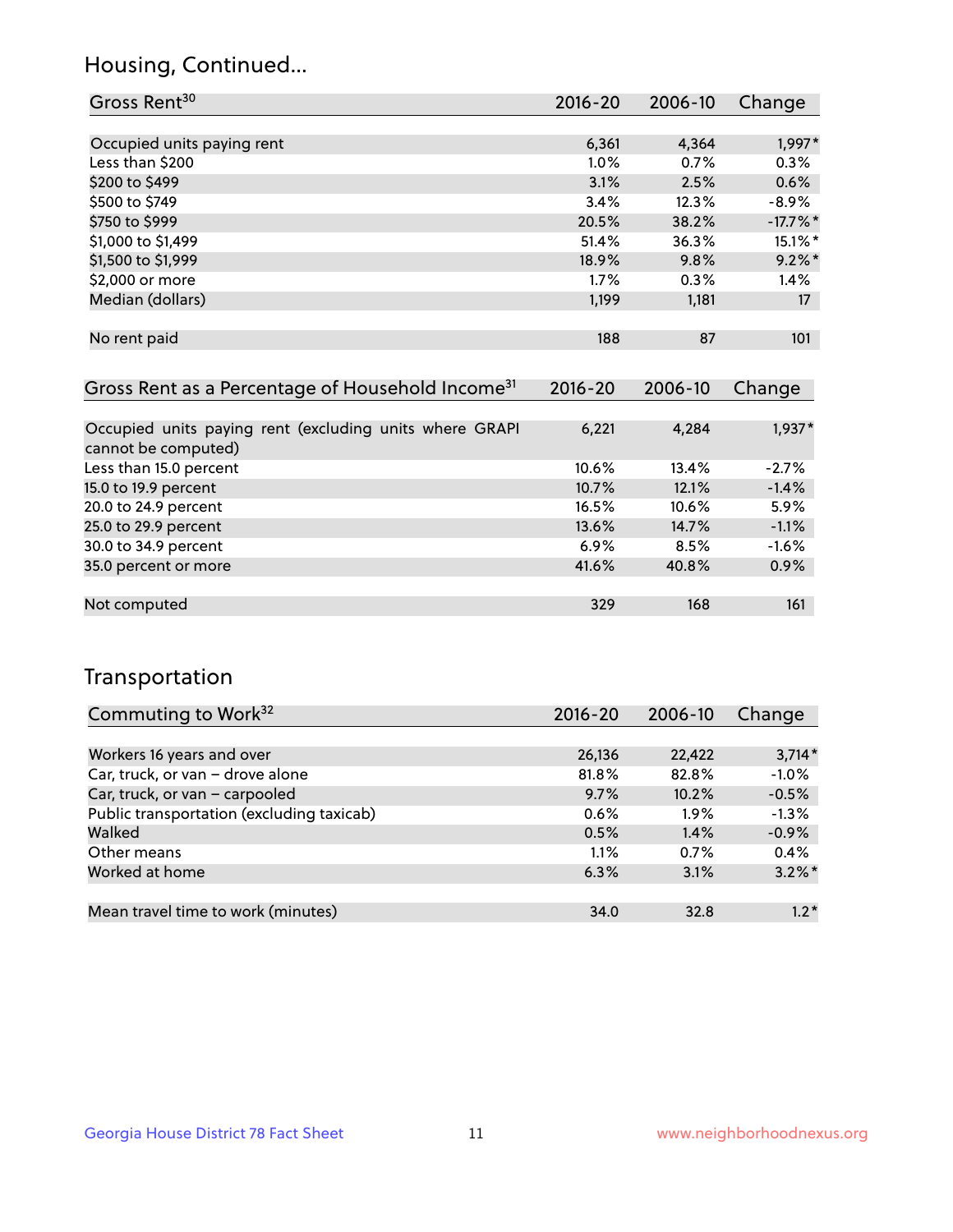## Transportation, Continued...

| Vehicles Available <sup>33</sup> | $2016 - 20$ | 2006-10 | Change    |
|----------------------------------|-------------|---------|-----------|
|                                  |             |         |           |
| Occupied housing units           | 18,669      | 16,004  | $2,665*$  |
| No vehicles available            | 4.5%        | 3.8%    | 0.6%      |
| 1 vehicle available              | 30.9%       | 34.4%   | $-3.6%$   |
| 2 vehicles available             | 35.5%       | 39.3%   | $-3.8%$   |
| 3 or more vehicles available     | 29.2%       | 22.5%   | $6.7\%$ * |

#### Health

| Health Insurance coverage <sup>34</sup>                 | 2016-20 |
|---------------------------------------------------------|---------|
|                                                         |         |
| Civilian Noninstitutionalized Population                | 55,263  |
| With health insurance coverage                          | 89.4%   |
| With private health insurance coverage                  | 67.6%   |
| With public health coverage                             | 32.2%   |
| No health insurance coverage                            | 10.6%   |
| Civilian Noninstitutionalized Population Under 19 years | 15,288  |
| No health insurance coverage                            | 5.6%    |
| Civilian Noninstitutionalized Population 19 to 64 years | 33,433  |
| In labor force:                                         | 26,833  |
| Employed:                                               | 25,219  |
| With health insurance coverage                          | 85.8%   |
| With private health insurance coverage                  | 80.9%   |
| With public coverage                                    | 9.3%    |
| No health insurance coverage                            | 14.2%   |
| Unemployed:                                             | 1,614   |
| With health insurance coverage                          | 80.6%   |
| With private health insurance coverage                  | 66.4%   |
| With public coverage                                    | 14.2%   |
| No health insurance coverage                            | 19.4%   |
| Not in labor force:                                     | 6,600   |
| With health insurance coverage                          | 84.9%   |
| With private health insurance coverage                  | 54.6%   |
| With public coverage                                    | 43.3%   |
| No health insurance coverage                            | 15.1%   |